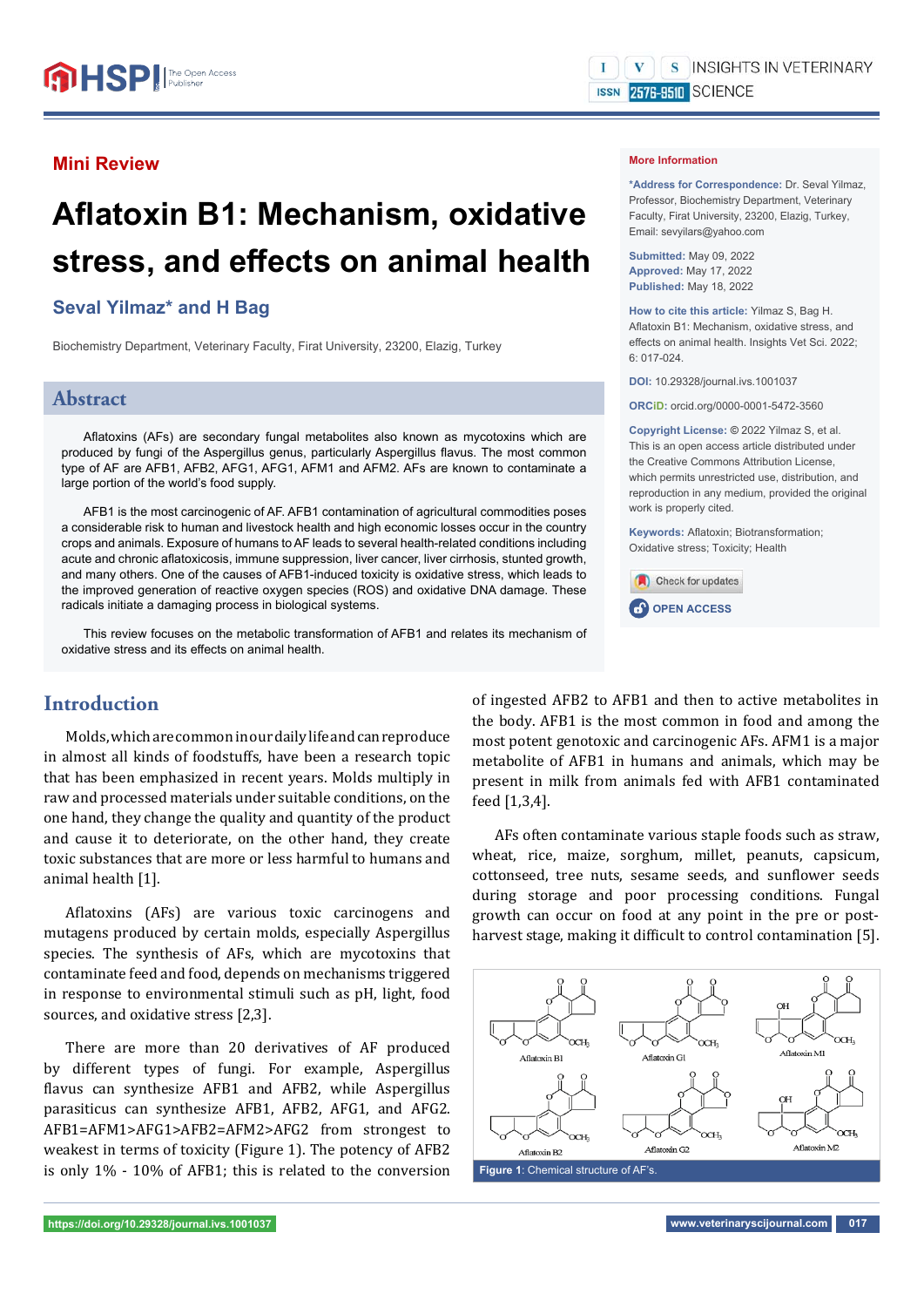

Humans and animals are exposed to carcinogenic AFs through contaminated food, feed, drinking water, and air. AFs not only contaminate foodstuff but are also found in edible tissues, milk, and eggs after the contaminated feed is consumed by livestock. Farmers and other agricultural workers can be exposed to breathing dust generated during the transport and processing of contaminated crops and feeds [6,7].

AFB1 is of great concern worldwide due to its proven carcinogenic properties in humans and its toxic effects due to its frequent occurrence in many foodstuffs. Among all AFs, AFB1 is the most toxic, mutagenic, and carcinogenic to many species, including humans, birds, pigs, fish, and rodents, and has been classified as a human carcinogen in group I by the International Agency for Research on Cancer [1,2]. Studies have shown that chronic exposure to AFB1 can lead to numerous diseases in humans and animals, including immunosuppression, nutrient malabsorption, infertility, endocrine problems, as well as teratogenic effects associated with congenital malformations and hepatocellular carcinoma. AFB1 causes chromosomal aberrations, micronuclei, sister chromatid exchange, chromosomal strand breaks, and inserts in fish, birds, and mammalian cells [3,8,9].

## **Biotransformation, toxicity, and mechanisms of action of afl atoxins**

AFs are highly liposoluble compounds. AFs are readily absorbed from the site of exposure usually through the gastrointestinal tract and respiratory tract into the bloodstream. Humans and animals get exposed to AFs by two major routes: 'direct ingestion of AF-contaminated foods or ingestion of AFs carried over from feed into milk and milk products like cheese as well as other animal tissues' 'by inhalation of dust particles of AFs especially AFB1 in contaminated foods in industries and factories. After entering the body, the AFs are absorbed across the cell membranes where they reach the blood circulation [3,10].

AFs undergo biotransformation mainly in the liver. Liver biotransformation of AFB1 is related to its toxic and carcinogenic effects. When AFB1 is taken with food and feed, it is rapidly absorbed from the digestive tract, binds to serum albumins, passes into the portal circulation, and is thus transported to hepatocytes [11,12]. Orally ingested AFB1 is metabolized in the liver by the action of the cellular cytochrome P450 (CYP450) enzyme system and aryl hydrocarbon hydroxylase enzyme, forming reactive intermediates such as lipid peroxidation (LPO) and AFB1-8,9 epoxide, which cause cellular injury. Epoxidation of AFB1 to Exo-8,9-epoxide is a critical step in the genotoxic pathway of this carcinogen [13,14].

## **There are two types of biotransformation: phase I and phase II**

**Phase I:** Phase I is mostly mediated by CYP450 enzyme systems. AFB1 is oxidized to various products by CYP450

subfamilies and specific isoforms of enzymes. Only one of these, the AFB1-8,9-epoxide, appears to be mutagenic and the others are detoxification products. The putative AFB-8,9epoxide is generally considered to be the active electrophilic form of AFB1 that can attack nucleophilic nitrogen, oxygen, and sulfur heteroatoms in cellular components. CYP450 mediated oxidation to the highly reactive AFB1-8,9-epoxide is considered the primary bioactivation pathway for AFB1. This conversion of AFB1 to epoxide is the reaction step that enables covalent binding to cellular macromolecules (eg. DNA and/or protein) to occur. This reaction may involve several CYP450 isozymes, including 1A2 and 3A4. The CYP450 3A4 enzyme, which can both activate and detoxify AFB1, is present in the liver and small intestines. CYP450 3A4 and CYP450 1A2 enzymes catalyze the biotransformation of AFB1 by highly reactive AFB1 to exo-8,9-epoxide [14-16]. AF-exo-8,9-epoxide is highly unstable and elicits the biological effects of AFB1-8,9 epoxide AF, especially with covalent binding affinity to cellular macromolecules such as DNA. This highly reactive AFB1-8,9 epoxide substance makes changes in DNA by adding DNA bases, especially to the N7 position of guanine. It is thought that AFB1-N7-guanine, which binds to DNA, has an important role in the carcinogenic and mutagenic effect. Another reason for DNA damage is the formation of reactive oxygen species (ROS), which provide oxidation of DNA bases. These free radicals cause damage to chromosomes. Superoxide radical  $(0<sub>2</sub>$ -), hydrogen peroxide  $(H<sub>2</sub>0<sub>2</sub>)$ , and hydroxyl radicals (OH) are formed from ROS in tissues or cells. LPO and oxidative DNA damage indicate the presence of AFB1-mediated toxicity (Figure 2) [14,17-19].

**Phase II:** Some of the oxidative metabolism products of AFB1 form a substrate for phase II detoxification enzymes. Phase II reactions leading to AF detoxification include conjugation with glucuronic acid, sulfate, and GSH. AFB1 metabolites of phase I metabolism undergo phase II enzymatic metabolite mainly by glutathione-S-transferases (GST), which catalyze conjugation reactions [3]. After a phase I oxidation,

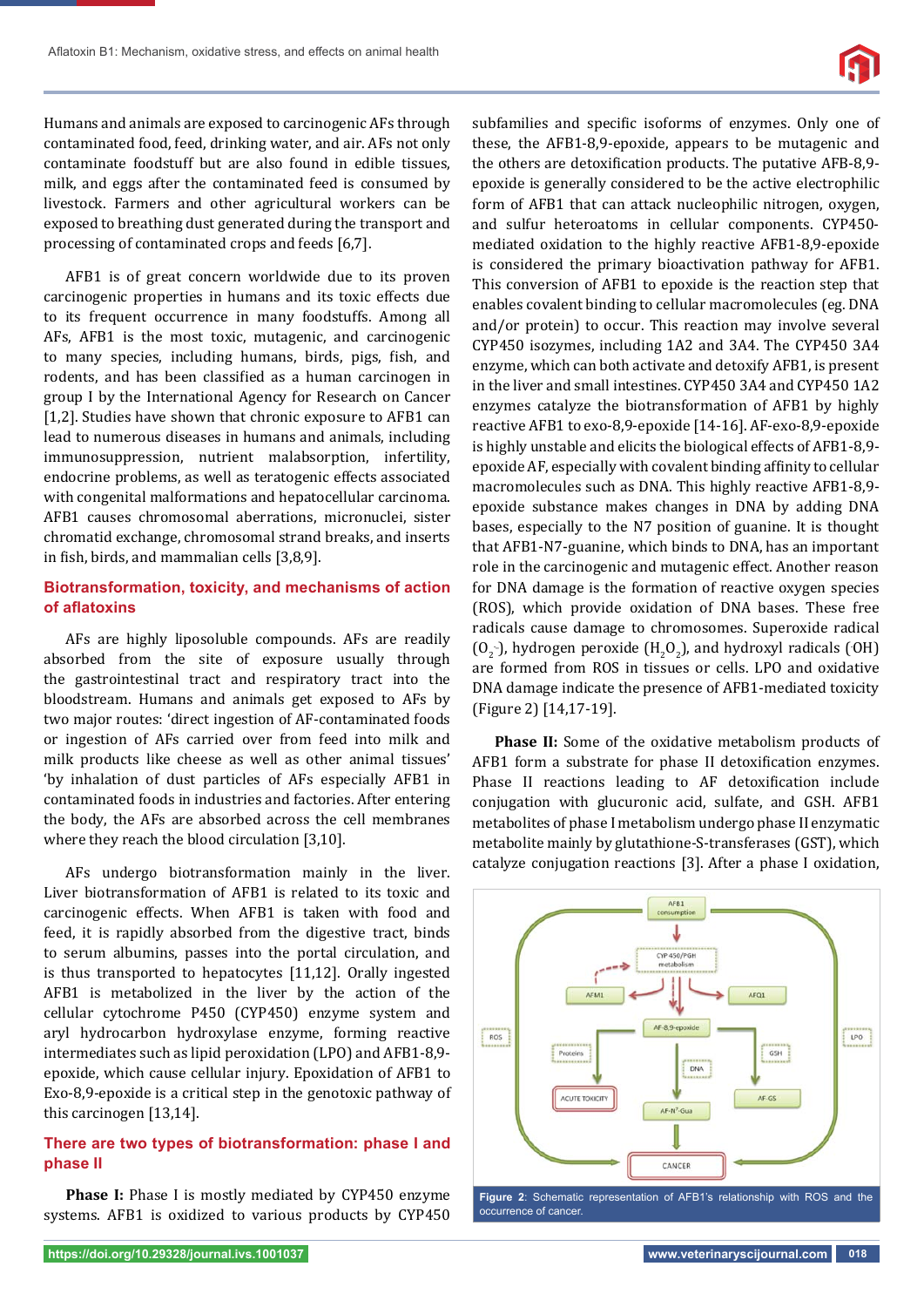AF can be easily conjugated with SH groups (in phase II reactions) allowing further detoxification and elimination of the toxin [15,20]. AFB1-8,9 exo and endo-epoxides can neutralize the toxic power of AFB1-8,9-epoxide by conjugating AFB1-8,9-epoxide to GSH as a result of the formation of AFBmercapturate by conjugation with GSH as a result of reactions catalyzed by the GST enzyme in the liver. GSH plays an important role in the detoxification of AFB1. Low GSH levels can increase the toxic effects of AFB1. However, in case of prolonged and excessive intake of AFB1, the detoxification function will be insufficient, and serious health problems may be observed (Figure 3). Monkeys are more resistant to AF carcinogenesis as GST activity is 3-5 times higher in monkeys than in rats. In humans with lower GST activity or AFB1-8,9 epoxide conjugation, AF detoxification is less effective than in rats and monkeys [3,16].

AFB1 is also metabolized into several hydroxylation products through the CYP450 system. These include AFM1, AFQ1, and AFP1. AFM1 is a major metabolite produced by CYP1A5 and is commonly detected in humans and animals exposed to AFB1. AFM1 is the most carcinogenic of the hydroxylated metabolites which have been shown to induce tumors in rainbow trout and rats [21,22]. This is supported by the DNA binding effect of AFM1 which has been demonstrated in rats, mice, and pigs and has even been identified to form an N7 guanine adduct similarly to AFB1 [23,24]. AFM1 is commonly found in the milk of dairy cattle and humans, leading to many potential routes of dietary exposure.AFM1 is also excreted in high levels in urine following AFB1 exposure and thus has to become an additional biomarker of AFB1exposure (Figure 4) [25,26].



Figure 3: Effects of AFB1. AFB1 reacts with DNA, RNA, proteins, and other compounds to form adducts. These AFB1 adducts cause many genetic mutations and epigenetic alterations leading to the deregulation of many cellular metabolic pathways affecting the growth and normal functioning of cells.



#### **Afl atoxin B1 and oxidative stress**

AFB1 causes an increase in ROS that exceeds the capacity of antioxidant defense mechanisms, leaving cells vulnerable to nucleic acids, proteins, or lipid oxidation [27-29]. The effects of AFB1 toxicity on the formation of AFB1-8,9-epoxide in the liver and  $0<sub>2</sub>^-$ , OH. It has been reported to occur with the formation of intracellular ROS such as AFB1-8,9-epoxide has been shown to increase LPO, followed by loss of membrane stability and blockade of membrane-bound enzyme activity [29-31]. Thanks to its capacity to generate ROS, AFB1 can promote ROS-mediated oxidative damage to proteins. At the same time, AFB1 can inhibit some (serine) proteolytic enzymes responsible for the degradation of damaged proteins and consequently may have relevant implications in hepatocarcinogenesis [17,32,33]. In studies on rats and other animals, AFB1 has been shown to cause changes in oxidative stress markers in biological materials [17,29,34-38]. AFB1 reacts with DNA, proteins, and lipids, which cause mutations in the structure of DNA, especially OH, which binds to the structure of proteins and triggers structural changes in proteins, thus oxidation of proteins and LPO [29,34-36,38,]. AFB1 toxicity causes a significant increase in LPO, enzymatic (glucose-6-phosphate dehydrogenase (G6PD), glutathione peroxidase (GSH-Px) and glutathione reductase (GR), catalase (CAT) superoxide dismutase (SOD) and GST) and nonenzymatic antioxidants involved in antioxidant defense (GSH, vitamin C and vitamin E) changes accompanied by a decrease were observed [35,39-41].

## Role of aflatoxins in hepatic injury and other organs

As one of the most potent hepatocarcinogens, AFB1 is a major contributor to the worldwide occurrence of hepatocellular carcinoma (HCC). Because human exposure to AF occurs so frequently, chronic liver damage occurs due to the ingestion of this toxin. AFs have been reported to cause liver cirrhosis as well as liver cancers [5]. In studies where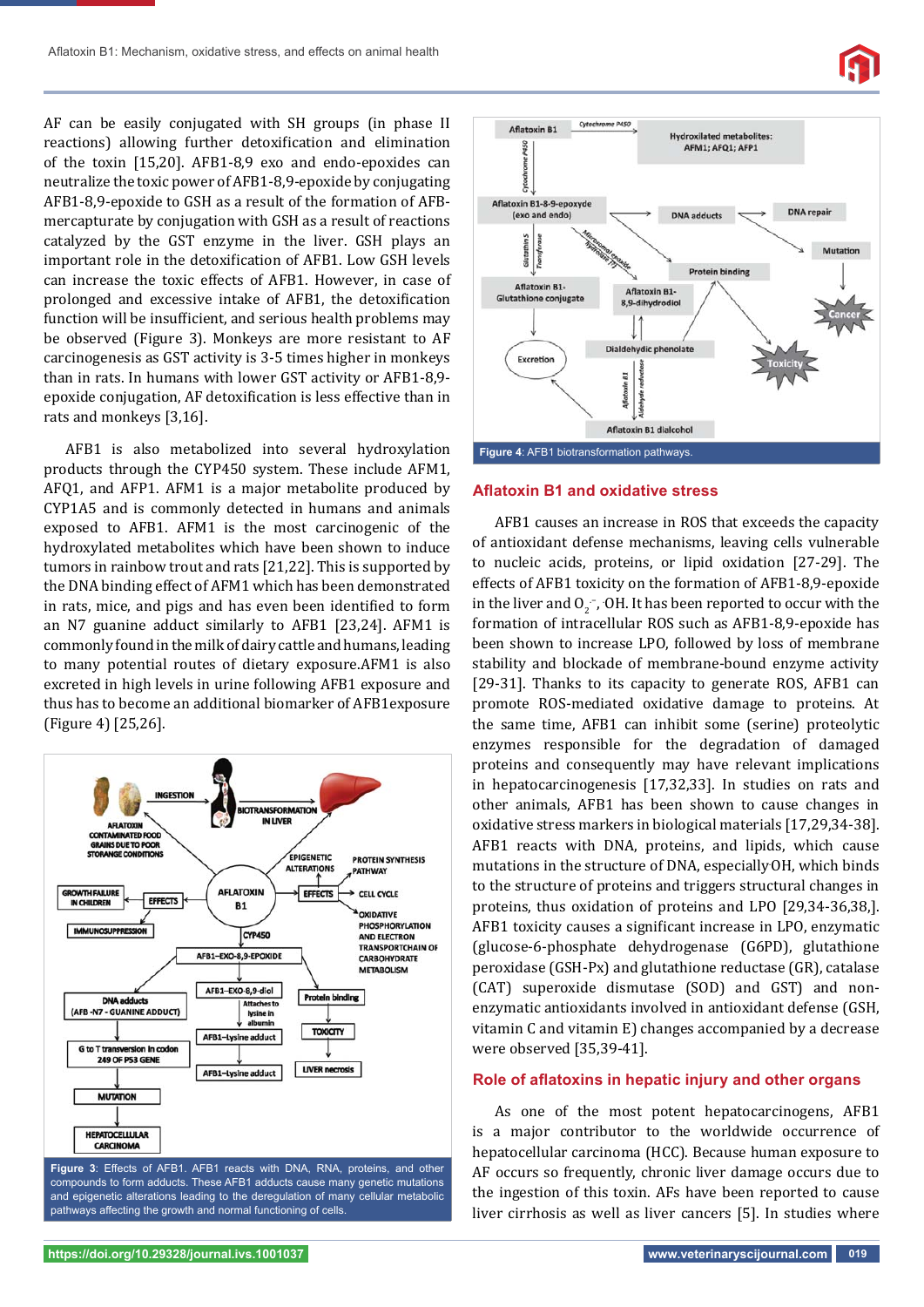

different doses of AFB1 were applied, MDA levels, which are indicators of LPO, increased significantly and decreased antioxidant activities such as GSH, GST, CAT, GSH-Px, SOD, and G6PD.have been reported in rat liver, kidney, and heart tissues. Lycopene showed a protective effect of vitamin E (α tocopherol) against hepatotoxicity, nephrotoxicity, and cardiotoxicity caused by AFB1 (Table 1) [13,16,18,19].

One of the most common mutations found in human hepatocytes exposed to AFB1 is a G→T transversion on codon 249 of the p53 gene causing a 249Arginine  $\rightarrow$ 249 Serin of the p53 protein [11,42,43]. As a tumor suppressor protein, p53 regulates many cellular functions such as cell cycle progression, DNA repair, apoptosis, and autophagy [44]. Many cancers, including HCC, have mutations of p53, which is thought to alter tumor-suppressive functions, allowing the damaged cells to become cancerous [45].

## **Health effects of aflatoxins on human and livestock (afl atoxicosis)**

AFB1 present in livestock feed causes different problems in genital, digestive, and respiratory tracts through different mechanisms such as interference in the metabolism of carbohydrates, fats, and nucleic acids. Effects of AFB1 on livestock vary with concentration and time duration of contact with the toxin, strain, and feed. High concentrations of AF are lethal, medial concentrations lead to chronic poisoning and continuous exposure to a low concentration can result in hepatic cancer. Exposure to AFB1 with food suppresses the immune system in animals, leading to increased susceptibility to infections. In addition, exposure to riboflavin and light increases toxicity in vitamin B12, carotene, and protein deficiency [46,47].

#### Affected rates of aflatoxins by animal species

Table 2 shows the susceptibility of different animals to AF's. The effects of AF depend on genetic factors (species, breed strain); physiological factors (age, nutrition, exercise); and environmental factors (climatic, husbandry, housing). Developing fetuses are very susceptible to even low levels, and young and fast-growing animals are more affected than adults. Males are more susceptible than females. One measurement of the toxicity of poison is the LD50. This is the amount of toxin that will kill 50% of the animals exposed to it. This data provides an approximate yardstick of which animals are most vulnerable to AFB1.

Acceptablelim of AFB1 in foods intended for human consumption range from approximately 0-40 parts per billion (ppb) whereas levels in animal feed are allowed to be much higher, reaching upwards of 300 ppb. Generally tolerable feed AF levels are  $\leq 50$  ppb in young birds,  $\leq 100$  ppb in adult birds, < 100 ppb in calves, and < 300 ppb in cattle. Even when the level of AFs in feed is as low as 10-20 ppb, their metabolites (AFM1 and AFM2) excreted in milk are measurable; therefore, feed raw materials containing AF should not be fed to dairy cattle. For AFM1, maximum allowable levels range between 0.02 and 5 ppb, with 0.05 ppb the most common. However, AFs in milk are of concern because milk consumption is often higher among infants and children, who are also more vulnerable [49-51].

AF in poultry feed can produce the metabolite aflatoxicol in eggs. AFs may be carried over from feed to eggs at ratios of 5.000-125.000:1 diet to egg ratio. AFB1 was detected at levels of 0.05 to 0.16 ppb (mean 10 ppb) in eggs from hens on the 500 ppb diet [52,53].

| Table 1: The effects of lycopene, Vitamin E, and propolis in experimental studies using AFB1 at different concentrations |                                                         |                                                                   |                                            |                                                     |                                                                                      |                                                                                                              |                                                                                    |                                                                                                     |
|--------------------------------------------------------------------------------------------------------------------------|---------------------------------------------------------|-------------------------------------------------------------------|--------------------------------------------|-----------------------------------------------------|--------------------------------------------------------------------------------------|--------------------------------------------------------------------------------------------------------------|------------------------------------------------------------------------------------|-----------------------------------------------------------------------------------------------------|
|                                                                                                                          | AFB1<br>$(0.5 \text{mg/kg})$<br>day, orally,<br>7 days) | AFB1<br>$(1.5 \text{ mg}/ \text{ kg})$<br>day, orally, 3<br>days) | AFB1<br>(2.5 mg/ kg,<br>a single,<br>i.p.) | AFB1<br>$(1 \text{ mg/kg})$<br>day, orally, 7 days) | AFB1(0.5mg/kg/day, orally<br>for 7 days)+ Likopen (5 mg/<br>kg/day, orally, 15 days) | AFB1 (1.5 mg/ kg/<br>day, orally for 3<br>days )+Likopen<br>(5 mg/kg) every<br>other day, orally 15<br>days) | AFB1 (2.5 mg/ kg<br>a single i.p)+Vit<br>E (100 mg/kg/<br>day, orally,<br>20 days) | AFB1 (1 mg/<br>kg/day, orally,<br>7days)+Propolis<br>$(100 \text{ mg/kg})$<br>day, orally, 10 days) |
|                                                                                                                          | Liver Heart,<br>Kidney                                  | <b>Heart, Kidney</b>                                              | <b>Liver Heart</b><br><b>Kidney</b>        | <b>Erythrocyte, Liver</b>                           | Heart, Kidney                                                                        | <b>Heart, Kidney</b>                                                                                         | Liver, Heart<br>Kidney                                                             | <b>Erythrocyte</b><br><b>Liver</b>                                                                  |
| <b>MDA</b>                                                                                                               | increase                                                | increase                                                          | increase                                   | increase                                            | decrease                                                                             | decrease                                                                                                     | decrease                                                                           | decrease                                                                                            |
| <b>GSH</b>                                                                                                               | decrease                                                | decrease                                                          | decrease                                   | decrease                                            | increase                                                                             | heart unchanged<br>kidney increase                                                                           | increase                                                                           | increase                                                                                            |
| CAT                                                                                                                      | decrease                                                | decrease                                                          | decrease                                   | decrease                                            | liver increase heart<br>increase kidney unchanged                                    | heart increase<br>kidney unchanged                                                                           | liver increase<br>heart unchanged<br>kidney unchanged                              | increase                                                                                            |
| GSH-Px                                                                                                                   | decrease                                                | decrease                                                          | decrease                                   |                                                     | increase                                                                             | increase                                                                                                     | liver uncahnged<br>heart increase<br>kidney increase                               | increase                                                                                            |
| <b>GST</b>                                                                                                               | heart unchanged<br>liver decrease<br>kidney decrease    | heart decrease<br>kidney<br>unchanged                             | decrease                                   | liver increase                                      | increase                                                                             | heart increase<br>kidney unchanged                                                                           | increase                                                                           | liver decrease                                                                                      |
| SOD                                                                                                                      | decrease                                                | decrease                                                          | decrease                                   |                                                     | liver increase heart,<br>unchange kidney unchange                                    | unchange                                                                                                     | liver increase<br>heart unchange<br>kidney increase                                | increase                                                                                            |
| G6PD                                                                                                                     | decrease                                                | decrease                                                          | decrease                                   |                                                     | increase                                                                             | increase                                                                                                     | liver unchange<br>heart unchange<br>kidney increase                                | increase                                                                                            |
| Data Sources in the Table: Yilmaz S, et al. 2017; 2018; 2020; Karaca A, et al. 2021.                                     |                                                         |                                                                   |                                            |                                                     |                                                                                      |                                                                                                              |                                                                                    |                                                                                                     |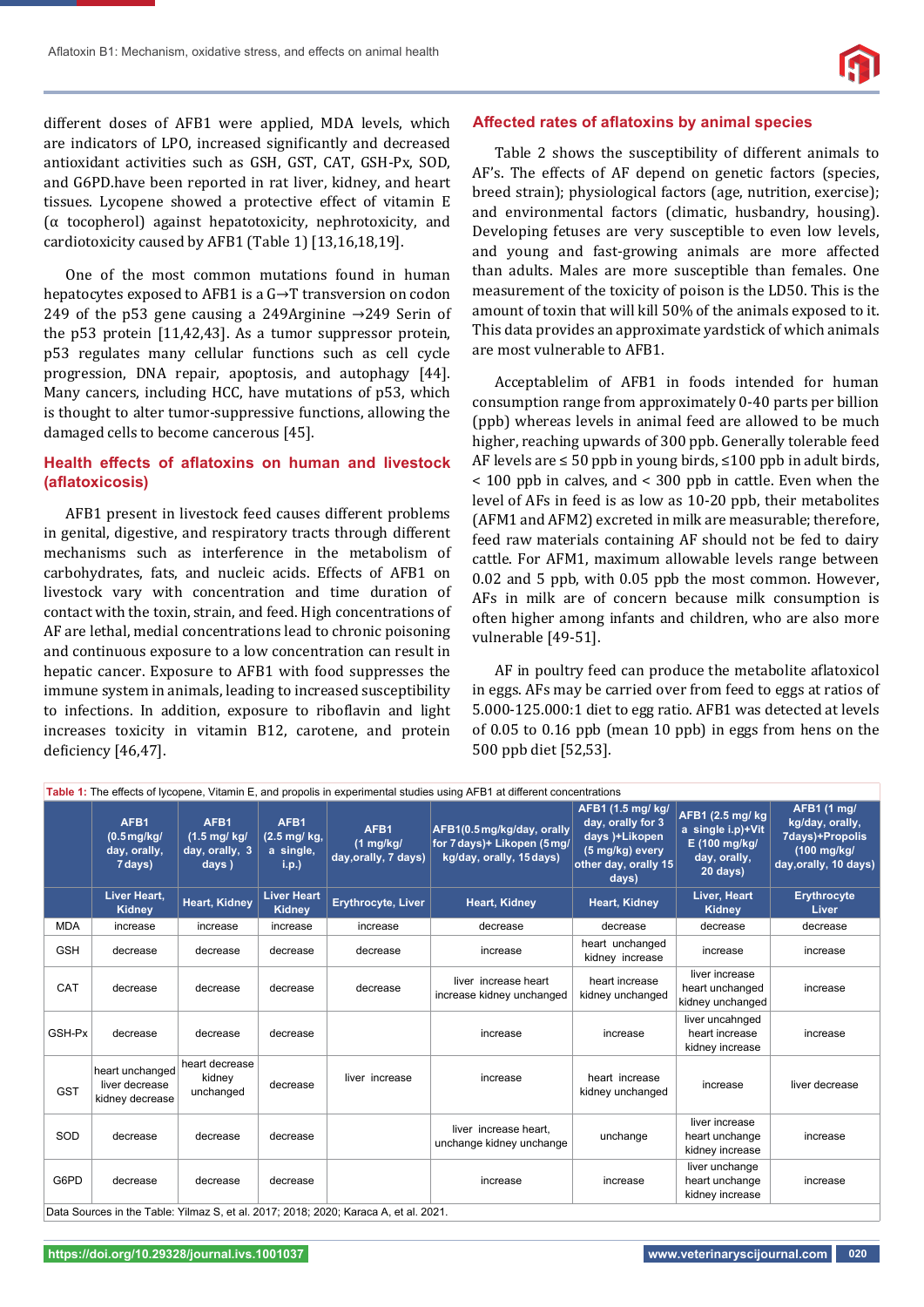

| Table 2: AFB1 LD50 values by species. |                |  |  |  |
|---------------------------------------|----------------|--|--|--|
| <b>Species</b>                        | LD50 (mg/kg)   |  |  |  |
| Rabbit                                | $0.3 - 0.5$    |  |  |  |
| Cat                                   | 0.55           |  |  |  |
| Dog                                   | 1              |  |  |  |
| Sheep                                 | $\overline{2}$ |  |  |  |
| Calf                                  | 1.5            |  |  |  |
| Guinea pig                            | $1.4 - 2$      |  |  |  |
| Chicken (21days)                      | 18             |  |  |  |
| Turkey (15 days)                      | 3.2            |  |  |  |
| Ducklings (cubs)                      | $0.3 - 0.6$    |  |  |  |
| Rat                                   | 9              |  |  |  |
| Newborn Rat                           | 1.5            |  |  |  |
| Weaned Rat                            | 7.3            |  |  |  |
| Male Monkey                           | 2.2            |  |  |  |
| Macaque, Female                       | 8              |  |  |  |
| Pig                                   | 0.62           |  |  |  |

## Aflatoxin sensitivities of animals and aflatoxins in **animal source foods**

AFs and their metabolites are present in the animal source. Given relatively low quantities of animal source food consumed, meat and eggs are unlikely to present a major contribution to the overall consumption of AF in the diet. AF may also be present in yogurt and other dairy products. Recent studies have suggested that other toxic metabolites (aflatoxicol) may also be excreted in significant amounts in AFs are excreted in milk, eggs, urine, semen, bile, and feces milk [54,55].

The effects of AFs on farm animals depend on many factors such as animal type, sex, breed, age, type and amount of toxin ingested, exposure time, and stress factors. Animals such as duck, trout, cat, dog, and turkey are most susceptible; animals such as horses, cattle, sheep, goats, rats, guinea pigs, and quail are moderately susceptible; mouse and monkeys are known as the least sensitive animals. AF contaminations lead to a decrease in feed quality and problems such as a decrease in the utilization rate of nutrients or reproductive abnormalities, resulting in low yields in animals. Intoxication of farm animals as a result of natural contamination in feed has great economic importance. While swine, cattle, and livestock are domesticated species in which there are significant economic losses in factors such as immunity, decrease in body weight gain, nutritional deficiency, and production in general in aflatoxicosis, it is reported that the poultry sector is more affected by aflatoxicosis. While monkeys and humans are more sensitive to acute poisonings and partially more resistant to carcinogenic effects; In animals such as rats, the situation is reversed. Horses are more susceptible to AF than ruminants [55,56].

Dairy cattle, calves, and pregnant animals are highly susceptible to AF. AFs are degraded at a low rate in the rumen of ruminants and turn into aflatoxicol, which is less toxic than the parent compound. Only 10% of the parent compound is degraded to aflatoxicol. AFs generally cause chronic poisoning in cattle. In chronic aflatoxicosis cases, jaundice, loss of appetite, hair growth, decrease in feed consumption and feed efficiency, decrease in milk yield, and abortion are observed. The most important symptom of chronic aflatoxicosis cases is a regression in growth. The reason for this is disorders in protein, carbohydrate, and fat metabolism. In addition, AFs cause disturbances in rumen functions such as digestion of cellulose, production of volatile fatty acids, and decrease in motility in ruminants. AFs suppress the immune system in chronic poisonings and lead to the emergence of many diseases [57]. It has been stated that 100 μg/kg AF given with feed reduces milk yield and 120 μg/kg AF reduces fertility. Most AFs consumed by dairy cows are degraded by the microbial flora in the cow's rumen. AFs are also eliminated through urine and feces. However, a small amount of AFB1 is metabolized to AFM1 in the liver and excreted in the milk of dairy cows. The amount of AFM1 excreted in milk is only around 1% - 2% of the total amount of AFB1 ingested. This metabolite has been estimated to have around 3% of the mutagenicity of AFB1, however, it is still toxic, and its potential to inflict chronic disease has not been evaluated. When AFB1 is given by adding 1% - 3% to cattle feed, approximately 1.7% is extracted as AFM1 with milk. It has been reported that AF was detected in milk within 24 hours after consumption of feed containing AF. It was stated that AF excretion in milk ceased within 2-3 days after feeding was stopped. Stubblefield, et al. gave 0.35 mg/kg AFB1 to dairy cattle for 3 days and detected 0.1 μg/kg AFM1 in milk. Holstein cattle 13 mg/bovine AFB1 orally for 7 days and stated that they found AFM1 between 1.05-10.58 ng/l in their milk. The amount of AFM1 allowed in milk in Turkey is 50 ng/l (Figure 5) ( [21,58].

AFs have proven negative impacts on animal health. Death from poisoning if large amounts are consumed (aflatoxicosis), decrease in productivity when lower amounts are consumed, cancers in some animals, immunosuppression predisposing to infectious diseases, vaccine failure due to inadequate immune response. The most important economic losses are experienced in the poultry sector, as poultry is highly susceptible to AFs [59]. Comparative toxicological studies in



**Figure 5**: The metabolism and biotransformation pathways of AFB1 in lactating dairy cattle. AFB1 1/4 aflatoxin B1; AFBO 1/4 AFB1-8,9-epoxide (highly toxic, mutagenic and carcinogenic); AFB1-GSH 1/4 aflatoxin glutathione adduction; AFL 1/4 aflatoxicol AFM1 ¼ AFM1 (highly toxic and excreted in milk); AFP1 ¼ AFP1; AFQ1 ¼ AFQ1.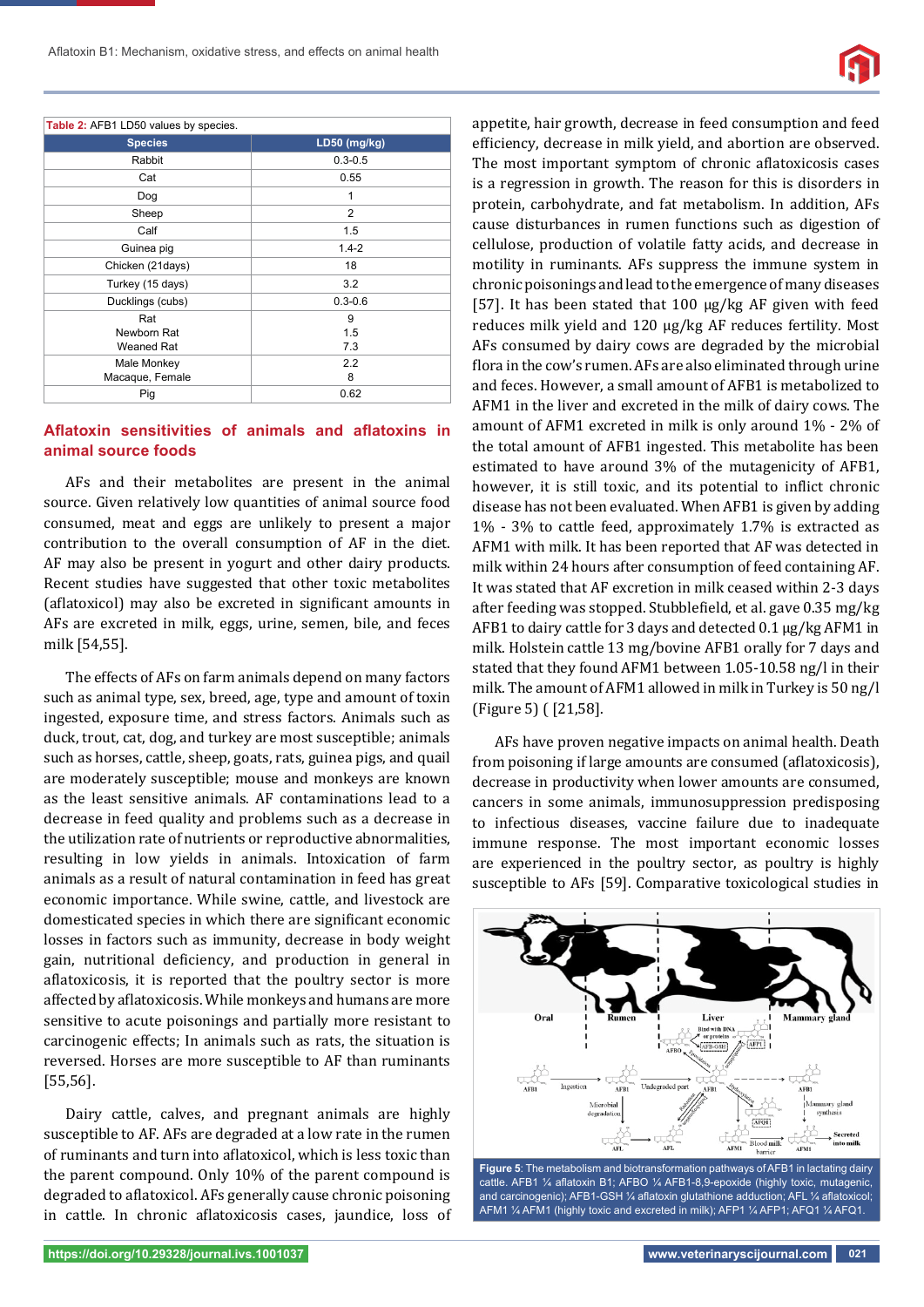

poultry species have shown that ducks and turkeys are the most susceptible to AF, quails are moderately susceptible, and chickens are the most resistant. In chickens, inhibition of DNA biosynthesis is more effective because reactive metabolites and metabolic activation are formed more effectively in the liver [60]. The presence of AFB1 in the poultry diet stimulates the production of CYPP450 isoenzymes, thereby making AFB1 AFBO; It converts AFB1 to the more toxic form AFB1- 8.9-expoxide, causing oxidative damage and organ failure, low productivity, reduced reproductive performance, high susceptibility to diseases and accumulation of AFB1 in eggs and meat, which can be harmful to consumers' health. AFB1 affects the accumulation of carotenoids in chicken tissues. In poultry, aflatoxicosis also causes fatigue, decreased growth and feed efficiency, loss of appetite, decreased egg production, and increased mortality. In addition, they cause a decrease in body weight gain, suppression of the immune system, liver dysfunction, and disorders in blood coagulation. In young birds, AFB1 reduced lutein content in the jejunal mucosa by 35% and serum lutein content by 70%, suggesting that AFB1 interferes with the absorption, transport, and storage of carotenoids. It has been reported that many deaths in waterfowl are due to acute aflatoxicosis [3,56].

# **Conclusion**

AFs are toxic to humans and animals and cause different diseases. AFs, their metabolites, the AFB1-8,9-epoxide and the generated ROS cacauseeleterious effects on the various body organs and body systems including the development of cancers especially the liver cancer mainly due to AFB1 exposure. AFs are also responsible for the suppression of both humoral and cell-mediated immunity and thus making individuals susceptible to infectious diseases. AFs also responsible for the malabsorption of various nutrients thus leading to nutritional deficiencies, impaired immune function, malnutrition, and stunted growth.

There are two main ways are usually exposed to AF. The first is when someone takes in a high amount of AFs in a very short time. This can cause liver damage, cancer, mental impairment, abdominal pain, and death. The other way suffers AF poisoning is by taking in small amounts of AFs at a time but over a long period. It may cause growth and development impairment, liver cancer, and DNA and RNA mutation.

## **References**

- 1. Bennett JW, Klich M. Mycotoxins. Clin Microbiol Rev. 2003 Jul;16(3):497-516. doi: 10.1128/CMR.16.3.497-516.2003. PMID: 12857779; PMCID: PMC164220.
- 2. Kensler TW, Egner PA, Wang JB, Zhu YR, Zhang BC, Lu PX, Chen JG, Qian GS, Kuang SY, Jackson PE, Gange SJ, Jacobson LP, Muñoz A, Groopman JD. Chemoprevention of hepatocellular carcinoma in aflatoxin endemic areas. Gastroenterology. 2004 Nov;127(5 Suppl 1):S310-8. doi: 10.1053/j.gastro.2004.09.046. PMID: 15508099.
- 3. Marin DE, Taranu I. Overview on aflatoxins and oxidative stress. Toxin Reviews. 2012;31(3-4):32-43. https://doi.org/10.3109/15569543.2012. 730092
- 4. D'Mello J, Macdonald A. Mycotoxins. Animal Feed Science and Technology. 1997;69(1-3):155-166. https://doi.org/10.1016/S0377- 8401(97)81630-6.
- 5. Rushing BR, Selim MI. Aflatoxin B1: A review on metabolism, toxicity, occurrence in food, occupational exposure, and detoxification methods. Food Chem Toxicol. 2019;124:81–100. https://doi.org/10.1016/j. fct.2018.11.047
- 6. Omara T, Nassazi W, Omute T, Awath A, Laker F, Kalukusu R, Musau B, Nakabuye BV, Kagoya S, Otim G, Adupa E. Aflatoxins in Uganda: An Encyclopedic Review of the Etiology, Epidemiology, Detection, Quantification, Exposure Assessment, Reduction, and Control. Int J Microbiol. 2020 Jan 7;2020:4723612. doi: 10.1155/2020/4723612. PMID: 31998379; PMCID: PMC6970494.
- 7. Yılmaz S, Kaya E, Comakli S. Vitamin E (α tocopherol) attenuates toxicity and oxidative stress induced by aflatoxin in rats. Adv Clin Exp Med. 2017 Sep;26(6):907-917. doi: 10.17219/acem/66347. PMID: 29068590.
- 8. Caceres I, Khoury AA, Khoury RE, Lorber S, Oswald IP, Khoury AE, Atoui A, Puel O, Bailly JD. Aflatoxin Biosynthesis and Genetic Regulation: A Review. Toxins (Basel). 2020 Feb 28;12(3):150. doi: 10.3390/toxins12030150. PMID: 32121226; PMCID: PMC7150809.
- 9. IARC Working Group on the Evaluation of Carcinogenic Risks to Humans. Carbon black, titanium dioxide, and talc. IARC Monogr Eval Carcinog Risks Hum. 2010;93:1-413. PMID: 21449489; PMCID: PMC4781574.
- 10. Wu F, Khlangwiset P. Health economic impacts and costeffectiveness of aflatoxin-reduction strategies in Africa: case studies in biocontrol and post-harvest interventions. Food Addit Contam Part A Chem Anal Control Expo Risk Assess. 2010 Apr;27(4):496- 509. doi: 10.1080/19440040903437865. PMID: 20234965; PMCID: PMC2858428.
- 11. Bailey EA, Iyer RS, Stone MP, Harris TM, Essigmann JM. Mutational properties of the primary aflatoxin B1-DNA adduct. Proc Natl Acad Sci U S A. 1996 Feb 20;93(4):1535-9. doi: 10.1073/pnas.93.4.1535. PMID: 8643667; PMCID: PMC39975.
- 12. Deng J, ZhaoL, Zhang NY, Karrow NA, Krumm CS, Qi DS, Sun LH. Aflatoxin B1 metabolism: regulation by phase I and II metabolizing enzymes and chemoprotective agents. Mutation Research/Reviews in Mutation Research. 2018;778;79-89. https://doi.org/10.1016/j. mrrev.2018.10.002
- 13. Karaca A, Yilmaz S, Kaya E, Altun S. The effect of lycopene on hepatotoxicity of aflatoxin B1 in rats. Arch Physiol Biochem. 2021 Oct;127(5):429-436. doi: 10.1080/13813455.2019.1648516. Epub 2019 Aug 5. PMID: 31378089.
- 14. Wild CP, Turner PC. The toxicology of aflatoxins as a basis for public health decisions. Mutagenesis. 2002 Nov;17(6):471-81. doi: 10.1093/ mutage/17.6.471. PMID: 12435844.
- 15. Raney KD, Meyer DJ, Ketterer B, Harris TM, Guengerich FP. Glutathione conjugation of aflatoxin B1 exo- and endo-epoxides by rat and human glutathione S-transferases. Chem Res Toxicol. 1992 Jul-Aug;5(4):470-8. doi: 10.1021/tx00028a004. PMID: 1391613.
- 16. Yilmaz S, Kaya E, Kisacam MA. The effect on oxidative stress of aflatoxin and protective effect of lycopene on aflatoxin damage. Aflatoxin-Control, Analysis, Detection and Health Risks. 2017;30: 67-90. https://doi.org/10.5772/intechopen.69321
- 17. Verma RJ. Aflatoxin Cause DNA Damage. Int J Human Gene. 2004;4(4):231-236 https://doi.org/10.1080/09723757.2004.11885899
- 18. Yilmaz S, Kaya E, Karaca A, Karatas O. Aflatoxin B1 induced renal and cardiac damage in rats: Protective effect of lycopene. Res Vet Sci. 2018;119, 268-275. https://doi.org/10.1016/j.rvsc.2018.07.007
- 19. Yilmaz S, Kandemir FM, Kaya E, Ozkaraca M.Chemoprotective effects of propolis on aflatoxin b1-induced hepatotoxicity in rats: Oxidative damage and hepatotoxicity by modulating TP53, oxidative stress. Curr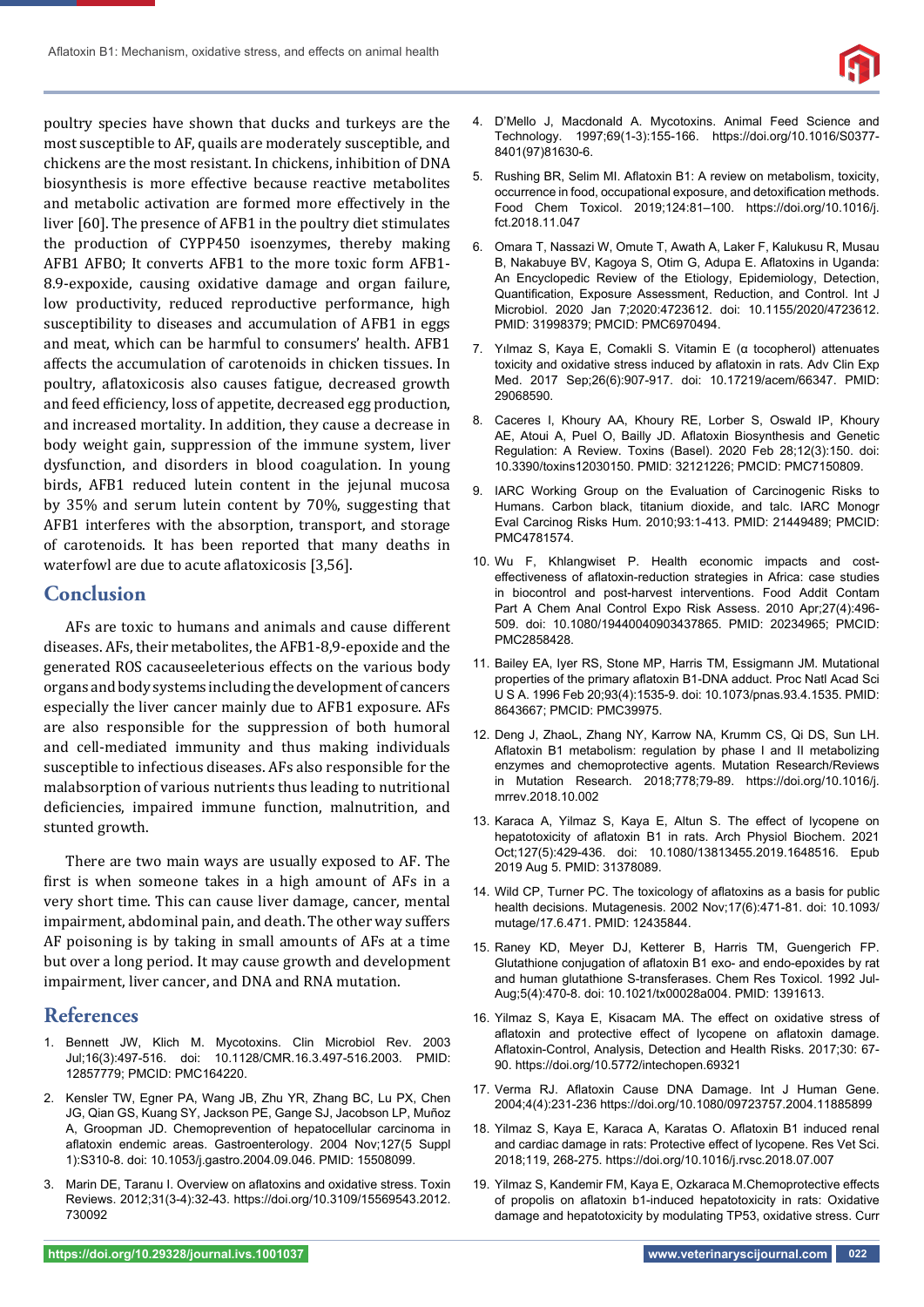

Proteom. 2020;17(3):191-199. https://doi.org/10.2174/157016461766 6190925121720

- 20. Eaton DL, Gallagher EP. Mechanisms of aflatoxin carcinogenesis. Annu Rev Pharmacol Toxicol. 1994;34:135-72. doi: 10.1146/annurev. pa.34.040194.001031. PMID: 8042848.
- 21. Cullen JM, Ruebner BH, Hsieh LS, Hyde DM, Hsieh DP. Carcinogenicity of dietary aflatoxin M1 in male Fischer rats compared to aflatoxin B1. Cancer Res. 1987 Apr 1;47(7):1913-7. PMID: 3102052.
- 22. Sinnhuber RO, Lee DJ, Wales JH, Landers MK, Keyl AC. Hepatic carcinogenesis of aflatoxin M1 in rainbow trout (Salmo gairdneri) and its enchancement by cyclopropene fatty acids. J Natl Cancer Inst. 1974 Nov;53(5):1285-8. doi: 10.1093/jnci/53.5.1285. PMID: 4372381.
- 23. Egner PA, Yu X, Johnson JK, Nathasingh CK, Groopman JD, Kensler TW, Roebuck BD. Identification of aflatoxin M1-N7-quanine in liver and urine of tree shrews and rats following administration of aflatoxin B1. Chem Res Toxicol. 2003 Sep;16(9):1174-80. doi: 10.1021/tx034106u. PMID: 12971806.
- 24. Lutz WK, Jaggi W, Lüthy J, Sagelsdorff P, Schlatter C. In vivo covalent binding of aflatoxin B1 and aflatoxin M1 to liver DNA of rat, mouse and pig. Chem Biol Interact. 1980 Nov;32(3):249-56. doi: 10.1016/0009- 2797(80)90092-7. PMID: 6775824.
- 25. Giovati L, Magliani W, Ciociola T, Santinoli C, Conti S, Polonelli L. AFM<sup>I</sup> in Milk: Physical, Biological, and Prophylactic Methods to Mitigate Contamination. Toxins (Basel). 2015 Oct 23;7(10):4330-49. doi: 10.3390/toxins7104330. PMID: 26512694; PMCID: PMC4626737.
- 26. Ross RK, Yuan JM, Yu MC, Wogan GN, Qian GS, Tu JT, Groopman JD, Gao YT, Henderson BE. Urinary aflatoxin biomarkers and risk of hepatocellular carcinoma. Lancet. 1992 Apr 18;339(8799):943-6. doi: 10.1016/0140-6736(92)91528-g. PMID: 1348796.
- 27. Bedard LL, Massey TE. Aflatoxin B1-induced DNA damage and its repair. Cancer Lett. 2006 Sep 28;241(2):174-83. doi: 10.1016/j. canlet.2005.11.018. Epub 2006 Feb 3. PMID: 16458422.
- 28. Clayson DB, Mehta R, Iverson F. International Commission for Protection Against Environmental Mutagens and Carcinogens. Oxidative DNA damage--the effects of certain genotoxic and operationally nongenotoxic carcinogens. Mutat Res. 1994 Feb;317(1):25-42. doi: 10.1016/0165-1110(94)90010-8. PMID: 7507571.
- 29. Shen HM, Ong CN, Shi CY. Involvement of reactive oxygen species in aflatoxin B1-induced cell injury in cultured rat hepatocytes. Toxicology. 1995 May 5;99(1-2):115-23. doi: 10.1016/0300-483x(94)03008-p. PMID: 7761996.
- 30. Elzaki MEA, Xue RR, Hu L, Wang JD, Zeng RS, Song YY. Bioactivation of aflatoxin B1 by a cytochrome P450, CYP6AE19 induced by plant signaling methyl jasmonate in Helicoverpa armigra (Hübner). Pestic Biochem Physiol. 2019 Jun;157:211-218. doi: 10.1016/j. pestbp.2019.03.020. Epub 2019 Apr 1. PMID: 31153471.
- 31. Guengerich FP, Johnson WW, Ueng YF, Yamazaki H, Shimada T. Involvement of cytochrome P450, glutathione S-transferase, and epoxide hydrolase in the metabolism of aflatoxin B1 and relevance to risk of human liver cancer. Environ Health Perspect. 1996 May;104 Suppl 3(Suppl 3):557-62. doi: 10.1289/ehp.96104s3557. PMID: 8781383; PMCID: PMC1469621.
- 32. Peng T, Li LQ, Peng MH, Liu ZM, Liu TW, Guo Y, Xiao KY, Qin Z, Ye XP, Mo XS, Yan LN, Lee BL, Shen HM, Tamae K, Wang LW, Wang Q, Khan KM, Wang KB, Liang RX, Wei ZL, Kasai H, Ong CN, Santella RM. Evaluation of oxidative stress in a group of adolescents exposed to a high level of aflatoxin B1--a multi-center and multi-biomarker study. Carcinogenesis. 2007 Nov;28(11):2347-54. doi: 10.1093/carcin/ bgm193. Epub 2007 Aug 27. PMID: 17724371.
- 33. Ubagai T, Tansho S, Ito T, Ono Y. Influences of aflatoxin B1 on reactive oxygen species generation and chemotaxis of human polymorphonuclear leukocytes. Toxicol In Vitro. 2008 Jun;22(4):1115- 20. doi: 10.1016/j.tiv.2008.01.007. Epub 2008 Jan 26. PMID: 18316174.
- 34. Lee JK, Choi EH, Lee KG, Chun HS. Alleviation of aflatoxin B1induced oxidative stress in HepG2 cells by volatile extract from Allii Fistulosi Bulbus. Life Sci. 2005 Oct 21;77(23):2896-910. doi: 10.1016/j. lfs.2005.03.028. PMID: 15970298.
- 35. Verma RJ, Mathuria N. Curcumin ameliorates aflatoxin-induced changes in caput and cauda epididymis of mice. Int J Fertil Steri. 2010;4(1):17-22.
- 36. Kenne GJ, Gummadidala PM, Omebeyinje MH, Mondal AM, Bett DK, McFadden S, Bromfield S, Banaszek N, Velez-Martinez M, Mitra C, Mikell I, Chatterjee S, Wee J, Chanda A. Activation of Aflatoxin Biosynthesis Alleviates Total ROS in Aspergillus parasiticus. Toxins (Basel). 2018 Jan 29;10(2):57. doi: 10.3390/toxins10020057. PMID: 29382166; PMCID: PMC5848158.
- 37. Marchese S, Polo A, Ariano A, Velotto S, Costantini S, Severino L. Aflatoxin B1 and M1: Biological Properties and Their Involvement in Cancer Development. Toxins (Basel). 2018 May 24;10(6):214. doi: 10.3390/toxins10060214. PMID: 29794965; PMCID: PMC6024316.
- 38. Rotimi OA, Rotimi SO, Goodrich JM, Adelani IB, Agbonihale E, Talabi G. Time-Course Effects of Acute Aflatoxin B1 Exposure on Hepatic Mitochondrial Lipids and Oxidative Stress in Rats. Front Pharmacol. 2019 May 7;10:467. doi: 10.3389/fphar.2019.00467. PMID: 31133854; PMCID: PMC6514194.
- 39. Adedara IA, Owumi SE, Uwaifo AO, Farombi EO. Aflatoxin Bo and ethanol co-exposure induces hepatic oxidative damage in mice. Toxicol Ind Health. 2010 Nov;26(10):717-24. doi: 10.1177/0748233710377772. Epub 2010 Sep 13. PMID: 20837563.
- 40. Rastogi R, Srivastava AK, Rastogi AK. Long term effect of aflatoxin B(1) on lipid peroxidation in rat liver and kidney: effect of picroliv and silymarin. Phytother Res. 2001 Jun;15(4):307-10. doi: 10.1002/ptr.722. PMID: 11406853.
- 41. El-Agamy DS. Comparative effects of curcumin and resveratrol on aflatoxin B(1)-induced liver injury in rats. Arch Toxicol. 2010 May;84(5):389-96. doi: 10.1007/s00204-010-0511-2. Epub 2010 Jan 30. PMID: 20112103.
- 42. Macé K, Aguilar F, Wang JS, Vautravers P, Gómez-Lechón M, Gonzalez FJ, Groopman J, Harris CC, Pfeifer AM. Aflatoxin B1-induced DNA adduct formation and p53 mutations in CYP450-expressing human liver cell lines. Carcinogenesis. 1997 Jul;18(7):1291-7. doi: 10.1093/ carcin/18.7.1291. PMID: 9230270.
- 43. Smela ME, Hamm ML, Henderson PT, Harris CM, Harris TM, Essigmann JM. The aflatoxin  $B(1)$  formamidopyrimidine adduct plays a major role in causing the types of mutations observed in human hepatocellular carcinoma. Proc Natl Acad Sci U S A. 2002 May 14;99(10):6655-60. doi: 10.1073/pnas.102167699. PMID: 12011430; PMCID: PMC124458.
- 44. Zilfou JT, Lowe SW. Tumor suppressive functions of p53. Cold Spring Harb Perspect Biol. 2009 Nov;1(5):a001883. doi: 10.1101/cshperspect. a001883. PMID: 20066118; PMCID: PMC2773645.
- 45. Greenblatt MS, Bennett WP, Hollstein M, Harris CC. Mutations in the p53 tumor suppressor gene: clues to cancer etiology and molecular pathogenesis. Cancer Res. 1994 Sep 15;54(18):4855-78. PMID: 8069852.
- 46. Deshpande SS. Fungal Toxins. In: Deshpande S.S.(Eds.), Handbook of Food Toxicology.: Marcel Decker. New York, USA. 2002.
- 47. Negash D. A review of aflatoxin: occurrence, prevention, and gaps in both food and feed safety. J Appl Microbiol Res. 2018;1(1):35-43. https://doi.org/10.15406/jnhfe.2018.08.00268
- 48. Unnevehr L, Grace D, (Eds.). Aflatoxins: Finding solutions for improved food safety (Vol. 20). Intl Food Policy Res Inst. Washington DC. 2013.
- 49. Dohlman E. Mycotoxin hazards and regulations. Int Trade Food Safety. 2003;97-108.
- 50. Mazumder PM, Sasmal D. Mycotoxins limits and regulations. Anc Sci Life. 2001 Jan;20(3):1-19. PMID: 22557007; PMCID: PMC3336399.